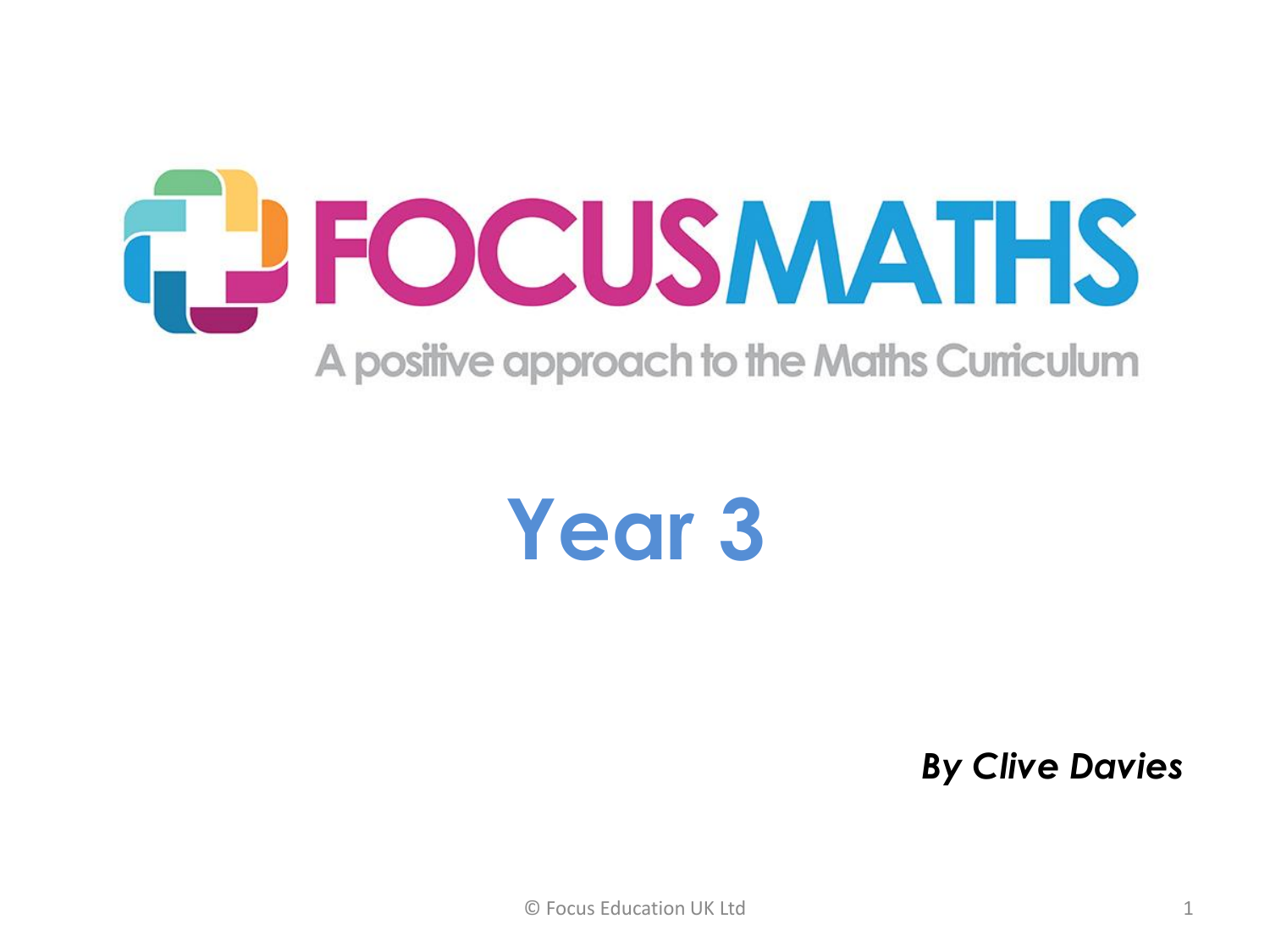| <b>Year 3: Overview of the year</b>                    |                                                                        |                                                                   |                                                        |                                                             |                                           |  |  |
|--------------------------------------------------------|------------------------------------------------------------------------|-------------------------------------------------------------------|--------------------------------------------------------|-------------------------------------------------------------|-------------------------------------------|--|--|
| <b>Autumn 1</b>                                        | <b>Autumn 2</b>                                                        | Spring 1                                                          | <b>Spring 2</b>                                        | <b>Summer 1</b>                                             | <b>Summer 2</b>                           |  |  |
| 1 Place value                                          | <b>1Multiplication</b><br>and Division<br>Multiplication<br>tables     | 3 Place value<br><b>Mental addition</b><br>and subtraction        | 2 Geometry<br>2D and 3D<br>shape, including<br>sorting | <b>6 Multiplication</b><br>and Division                     | 4 Place value<br>(using measures)         |  |  |
| 2 Place value<br>and mental<br>calculation             | 2Multiplication<br>and Division<br>Written & mental<br>multiplication  | 1 Fractions                                                       | 3 Addition and<br>subtraction<br>(using statistics)    | 4 Addition and<br>subtraction<br><b>Decimals</b><br>(money) | 6 Addition and<br>subtraction<br>Problems |  |  |
| 1 Measures<br>Perimeter                                | <b>3Multiplication</b><br>and Division<br>Written & mental<br>division | 2 Fractions &<br><b>Division</b>                                  | 3 Fractions                                            | 5 Addition &<br>Subtraction<br>(using measures)             | 4 Fractions                               |  |  |
| 1 Statistics<br>Mental<br>calculation                  | 2 Measures<br>Time                                                     | 3 Measures<br>Length, Mass &<br>Volume                            | 3 Geometry<br>Angles                                   | <b>7Multiplication</b><br>and division<br>(using measures)  | <b>6 Measures</b><br>General              |  |  |
| 1 Addition &<br>Subtraction<br><b>Written Addition</b> | 1 Geometry<br>3D shape                                                 | 4 Multiplication<br>and Division                                  | 4 Measures<br>Time                                     | 5 Measures<br>Time                                          | 2 Statistics                              |  |  |
| 2 Addition &<br>Subtraction<br>Written<br>Subtraction  | Consolidate and<br><b>Assess</b>                                       | 5 Multiplication<br>and Division<br>(using measures<br>and money) | Consolidate and<br><b>Assess</b>                       | 5 Geometry<br><b>Properties</b>                             | Consolidate and<br>Assess.                |  |  |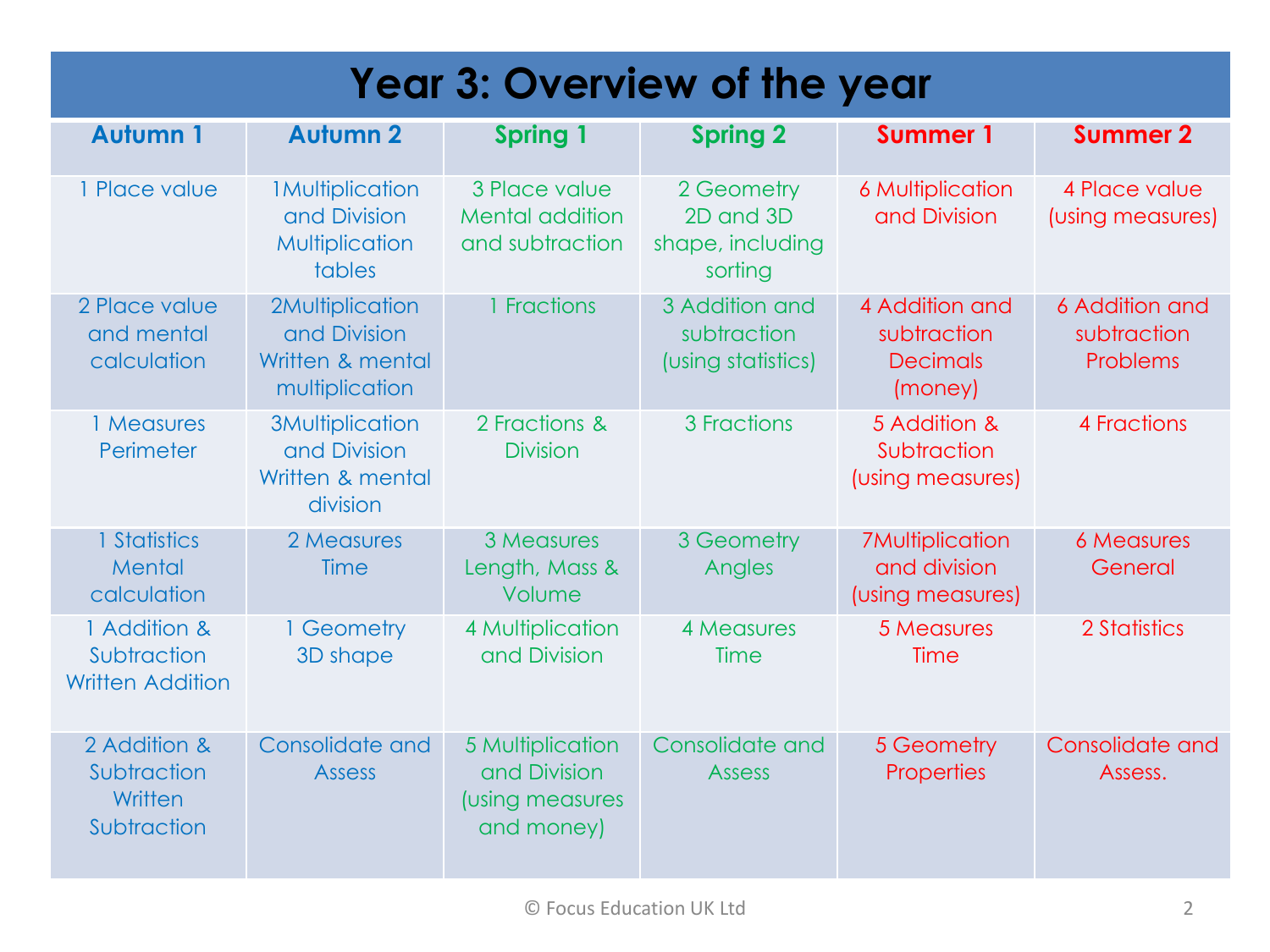| <b>YEAR 3 : AUTUMN 1</b>                                                                                                                                                                                                                                                                                                                                                                                                                                                                                                                                                                                                         |                                                                                                                                                                                                                                                                                                                                                        |                                                                                                                                                                                                                                                                                                                                                                                                                                                                         |                                                                                                                                                                                                                                                                                                                                                                                                                                                                                                                                                                                                                       |                                                                                                                                                                                                                                                                                                                                                                                                                                                                                                                             |                                                                                                                                                                                                                                                                                                                                                                                                                                                                                                                                                                                                                                                                                                                                                                                                      |  |  |
|----------------------------------------------------------------------------------------------------------------------------------------------------------------------------------------------------------------------------------------------------------------------------------------------------------------------------------------------------------------------------------------------------------------------------------------------------------------------------------------------------------------------------------------------------------------------------------------------------------------------------------|--------------------------------------------------------------------------------------------------------------------------------------------------------------------------------------------------------------------------------------------------------------------------------------------------------------------------------------------------------|-------------------------------------------------------------------------------------------------------------------------------------------------------------------------------------------------------------------------------------------------------------------------------------------------------------------------------------------------------------------------------------------------------------------------------------------------------------------------|-----------------------------------------------------------------------------------------------------------------------------------------------------------------------------------------------------------------------------------------------------------------------------------------------------------------------------------------------------------------------------------------------------------------------------------------------------------------------------------------------------------------------------------------------------------------------------------------------------------------------|-----------------------------------------------------------------------------------------------------------------------------------------------------------------------------------------------------------------------------------------------------------------------------------------------------------------------------------------------------------------------------------------------------------------------------------------------------------------------------------------------------------------------------|------------------------------------------------------------------------------------------------------------------------------------------------------------------------------------------------------------------------------------------------------------------------------------------------------------------------------------------------------------------------------------------------------------------------------------------------------------------------------------------------------------------------------------------------------------------------------------------------------------------------------------------------------------------------------------------------------------------------------------------------------------------------------------------------------|--|--|
| WEEK <sub>1</sub>                                                                                                                                                                                                                                                                                                                                                                                                                                                                                                                                                                                                                | <b>WEEK 2</b>                                                                                                                                                                                                                                                                                                                                          | <b>WEEK 3</b>                                                                                                                                                                                                                                                                                                                                                                                                                                                           | <b>WEEK4</b>                                                                                                                                                                                                                                                                                                                                                                                                                                                                                                                                                                                                          | <b>WEEK 5</b>                                                                                                                                                                                                                                                                                                                                                                                                                                                                                                               | WEEK 6                                                                                                                                                                                                                                                                                                                                                                                                                                                                                                                                                                                                                                                                                                                                                                                               |  |  |
| 1 Place Value                                                                                                                                                                                                                                                                                                                                                                                                                                                                                                                                                                                                                    | <b>2 Place Value</b>                                                                                                                                                                                                                                                                                                                                   | 1 Measures<br>Perimeter                                                                                                                                                                                                                                                                                                                                                                                                                                                 | 1 Statistics                                                                                                                                                                                                                                                                                                                                                                                                                                                                                                                                                                                                          | 1 Addition and<br><b>Subtraction</b>                                                                                                                                                                                                                                                                                                                                                                                                                                                                                        | 2 Addition and<br><b>Subtraction</b>                                                                                                                                                                                                                                                                                                                                                                                                                                                                                                                                                                                                                                                                                                                                                                 |  |  |
| Count from 0 in multiples of<br>4, 8, 50 and 100.<br>Find 10 or 100 more or less<br>than a given number.                                                                                                                                                                                                                                                                                                                                                                                                                                                                                                                         | Read and write<br>numbers to 1,000 in<br>numerals and<br>words                                                                                                                                                                                                                                                                                         | Measure the perimeter<br>of simple 2D shapes.                                                                                                                                                                                                                                                                                                                                                                                                                           | Interpret and present data<br>using:<br>bar charts<br>pictograms<br>$\overline{a}$<br>tables                                                                                                                                                                                                                                                                                                                                                                                                                                                                                                                          | Add and subtract<br>numbers mentally,<br>including:<br>3-digit number &<br>ones<br>3-digit numbers<br>& tens<br>3-digit numbers<br>$\overline{\phantom{a}}$<br>& hundreds                                                                                                                                                                                                                                                                                                                                                   | Add and subtract numbers with up<br>to 3 digits, using formal written<br>methods of columnar addition and<br>subtraction.                                                                                                                                                                                                                                                                                                                                                                                                                                                                                                                                                                                                                                                                            |  |  |
| Count on and<br>$\blacktriangleright$<br>back in 10s from 0<br>to 1000<br>$\blacktriangleright$<br>Count on and<br>back in 100s from 0<br>to 1000<br>Count on and<br>$\blacktriangleright$<br>back in 50s from 0<br>to 1000<br>Count on and<br>$\blacktriangleright$<br>back in 4s from 0<br>to 1000<br>Count on and<br>$\blacktriangleright$<br>back in 8s from 0<br>to 1000<br>Find 10 more than<br>$\blacktriangleright$<br>a given number<br>between 0 and<br>1000<br>Find 10 less than a<br>$\blacktriangleright$<br>given number<br>between 0 and<br>1000<br>Find 100 more than<br>$\blacktriangleright$<br>a given number | Read all<br>$\blacktriangleright$<br>numbers<br>from $100$<br>to 1000 in<br>numerals<br>$\blacktriangleright$<br>Write all<br>numbers<br>from $100$<br>to 1000 in<br>numerals<br>$\blacktriangleright$<br>Read all<br>numbers<br>from 100<br>to 1000 in<br>words<br>$\blacktriangleright$<br>Write all<br>numbers<br>from $100$<br>to 1000 in<br>words | Know the term $\triangleright$<br>$\blacktriangleright$<br>'perimeter'<br>$\blacktriangleright$<br>Know that the<br>perimeter is<br>the distance<br>around the<br>sides of a<br>shape<br>$\blacktriangleright$<br><b>Understand</b><br>that the<br>perimeter<br>refers to<br>distance in<br>real life<br>contexts, e.g.<br>football pitch<br>$\blacktriangleright$<br>Measure<br>accurately<br>each side of<br>2D shapes<br>and add<br>lengths to find<br>the perimeter | Read information<br>set out in a bar<br>chart<br>$\blacktriangleright$<br><b>Read information</b><br>set out in a<br>pictogram<br><b>Read information</b><br>$\blacktriangleright$<br>set out in a table<br>$\blacktriangleright$<br><b>Read information</b><br>from a bar chart<br>that has a scale<br>on the vertical<br>axis<br>$\blacktriangleright$<br>Present<br>information in a<br>table<br>$\blacktriangleright$<br>Present<br>information in a<br>bar chart<br>$\blacktriangleright$<br>Present<br>information in a<br>pictogram<br>$\blacktriangleright$<br>Present<br>information in a<br>bar chart where | Mentally:<br>Subtract any<br>$\blacktriangleright$<br>1-digit number<br>from a greater<br>$1$ -digit<br>number<br>Add any 3-<br>$\blacktriangleright$<br>digit number<br>to a 1-digit<br>number<br>$\blacktriangleright$<br>Subtract a 1-<br>digit number<br>from a 3-digit<br>number<br>Add any 3-<br>$\blacktriangleright$<br>digit number<br>to a 10s<br>number<br>$\blacktriangleright$<br>Subtract a 10s<br>number from<br>any 3-digit<br>number<br>$\blacktriangleright$<br>Add any 3-<br>digit number<br>to any 100s | Add two 2-digit numbers<br>$\blacktriangleright$<br>using columnar addition<br>without exchanging.<br>Subtract a 2-digit<br>$\blacktriangleright$<br>number from a 2-digit<br>number without<br>exchanging.<br>$\blacktriangleright$<br>Add two 3-digit numbers<br>using columnar addition<br>without exchanging.<br>$\blacktriangleright$<br>Subtract a 2 or 3-digit<br>number from a 3-digit<br>number without<br>exchanging.<br>$\blacktriangleright$<br>Add two 2-digit numbers<br>where the units make<br>more than 10<br>$\blacktriangleright$<br>Add two 3-digit numbers<br>where the units and/or<br>tens make more than 10<br>$\blacktriangleright$<br>Subtract a 2-digit<br>number from a 2-digit<br>number where<br>exchanging is required<br>$\blacktriangleright$<br>Subtract a 2-digit |  |  |
| between 0 and<br>1000<br>Find 100 less than a<br>$\blacktriangleright$<br>given number<br>between 0 and<br>1000                                                                                                                                                                                                                                                                                                                                                                                                                                                                                                                  |                                                                                                                                                                                                                                                                                                                                                        |                                                                                                                                                                                                                                                                                                                                                                                                                                                                         | there is a scale on<br>the vertical axis                                                                                                                                                                                                                                                                                                                                                                                                                                                                                                                                                                              | number.<br>Subtract any<br>$\blacktriangleright$<br>100s number<br>from a 3-digit<br>number                                                                                                                                                                                                                                                                                                                                                                                                                                 | number from a 3-digit<br>number where<br>exchanging is required                                                                                                                                                                                                                                                                                                                                                                                                                                                                                                                                                                                                                                                                                                                                      |  |  |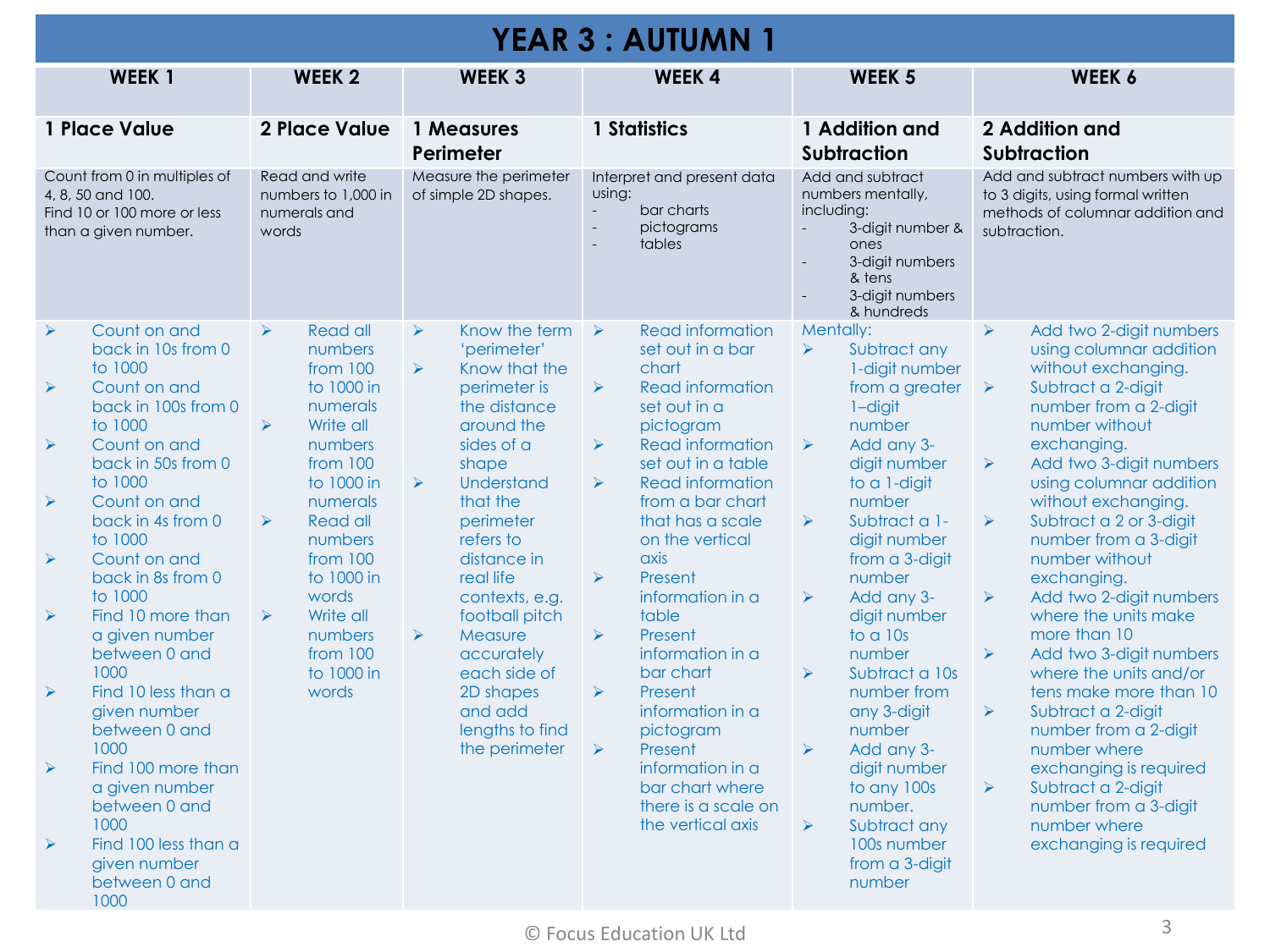| <b>YEAR 3 : AUTUMN 2</b>                                                                                                                                                                                                                                                                                                                                                                                                                                                                                                                                                                                                                                                                                                                                                                                                                                                                                                                                                                           |                                                                                                                                                                                                                                                        |                                                                                                                                                                                                                     |                                                                                                                                                                                                                                                                                                                                                                                                                                                                                                                                                                                                        |                                                                                                                                                                                                                                            |                                                                                                                                                                                                              |  |  |
|----------------------------------------------------------------------------------------------------------------------------------------------------------------------------------------------------------------------------------------------------------------------------------------------------------------------------------------------------------------------------------------------------------------------------------------------------------------------------------------------------------------------------------------------------------------------------------------------------------------------------------------------------------------------------------------------------------------------------------------------------------------------------------------------------------------------------------------------------------------------------------------------------------------------------------------------------------------------------------------------------|--------------------------------------------------------------------------------------------------------------------------------------------------------------------------------------------------------------------------------------------------------|---------------------------------------------------------------------------------------------------------------------------------------------------------------------------------------------------------------------|--------------------------------------------------------------------------------------------------------------------------------------------------------------------------------------------------------------------------------------------------------------------------------------------------------------------------------------------------------------------------------------------------------------------------------------------------------------------------------------------------------------------------------------------------------------------------------------------------------|--------------------------------------------------------------------------------------------------------------------------------------------------------------------------------------------------------------------------------------------|--------------------------------------------------------------------------------------------------------------------------------------------------------------------------------------------------------------|--|--|
| WEEK <sub>1</sub>                                                                                                                                                                                                                                                                                                                                                                                                                                                                                                                                                                                                                                                                                                                                                                                                                                                                                                                                                                                  | <b>WEEK 2</b>                                                                                                                                                                                                                                          | <b>WEEK 3</b>                                                                                                                                                                                                       | <b>WEEK4</b>                                                                                                                                                                                                                                                                                                                                                                                                                                                                                                                                                                                           | <b>WEEK 5</b>                                                                                                                                                                                                                              | WEEK 6                                                                                                                                                                                                       |  |  |
| 1 Multiplication &<br><b>Division</b>                                                                                                                                                                                                                                                                                                                                                                                                                                                                                                                                                                                                                                                                                                                                                                                                                                                                                                                                                              | 2 Multiplication &<br><b>Division</b>                                                                                                                                                                                                                  | <b>3 Multiplication</b><br>& Division                                                                                                                                                                               | 2 Measures<br><b>Time</b>                                                                                                                                                                                                                                                                                                                                                                                                                                                                                                                                                                              | 1 Geometry<br><b>3D Shape</b>                                                                                                                                                                                                              | <b>Consolidate and</b><br><b>Assess</b>                                                                                                                                                                      |  |  |
| Recall and use the<br>multiplication and division facts<br>for the 3, 4 and 8 tables.                                                                                                                                                                                                                                                                                                                                                                                                                                                                                                                                                                                                                                                                                                                                                                                                                                                                                                              | Write and calculate<br>mathematical<br>statements for<br>multiplication using<br>known multiplication<br>tables, including 2-digit<br>x 1-digit, using mental<br>and progressing to<br>formal written<br>methods.                                      | Write and calculate<br>mathematical<br>statements for division<br>using known<br>multiplication tables,<br>including 2-digit x 1-<br>digit, using mental<br>and progressing to<br>formal written<br>methods.        | Estimate and read time<br>with increasing accuracy<br>to the nearest minute;<br>Tell and write the time from<br>an analogue clock,<br>including using Roman<br>numerals from I to XII                                                                                                                                                                                                                                                                                                                                                                                                                  | Make 3D shapes using<br>modelling materials;<br>recognise 3D shapes in<br>different orientations: &<br>describe them                                                                                                                       | Start this week by<br>using the warm ups<br>outlined in the 'Upside<br>down and Inside out'<br>section of this<br>publication so as to<br>ensure pupils are<br>fluent and secure with<br>their basic skills. |  |  |
| Count in 3s: forward and<br>⋗<br>backwards.<br>Recite the x3 table up to<br>⋗<br>x12, without error.<br>Answer any calculation<br>➤<br>involving x3, out of order.<br>Know that 2x3 is the<br>$\blacktriangleright$<br>same as 3x2 etc<br>Answer any calculation<br>➤<br>involving $\div 3$ , out of<br>order.<br>Count in 4s; forward and<br>$\blacktriangleright$<br>backwards.<br>$\blacktriangleright$<br>Recite the x4 table up to<br>x12, without error.<br>Answer any calculation<br>➤<br>involving x4, out of order.<br>Know that 3x4 is the<br>➤<br>same as 4x3 etc<br>Answer any calculation<br>$\blacktriangleright$<br>involving $\div 4$ , out of<br>order.<br>Count in 8s: forward and<br>⋗<br>backwards.<br>$\blacktriangleright$<br>Recite the x8 table up to<br>x12, without error.<br>$\blacktriangleright$<br>Answer any calculation<br>involving x8, out of order.<br>Know that 4x8 is the<br>same as 8x4 etc<br>➤<br>Answer any calculation<br>involving ÷8, out of<br>order. | Multiply a<br>$\blacktriangleright$<br>multiple of<br>ten by a<br>single digit<br>mentally,<br>using 2, 3, 4,<br>5, 8 and 10x.<br>Multiply a 2-<br>$\blacktriangleright$<br>digit number<br>by a single<br>digit using 2,<br>3, 4, 5, 8 and<br>$10x$ . | $\blacktriangleright$<br>Divide 2, 3,<br>4, 5, 8 into<br>any<br>multiple of<br>ten with no<br>remainder.<br>$\blacktriangleright$<br>Divide 2, 3,<br>4, 5, 8 into<br>any 2-digit<br>number<br>with no<br>remainder. | Read the time<br>$\blacktriangleright$<br>to one minute<br>intervals.<br><b>Estimate the</b><br>$\blacktriangleright$<br>time to the<br>nearest five<br>minute interval.<br>e.g. it is nearly<br>ten past four.<br>Recognise the<br>$\blacktriangleright$<br>Roman<br>numerals from I<br>to XII.<br>$\blacktriangleright$<br>Place I - XII on a<br>clock face in<br>correct place<br>$\blacktriangleright$<br>Read time on<br>clock with<br>Roman<br>numerals<br>$\blacktriangleright$<br>Show<br>equivalent time<br>from Roman<br>numeral clock<br>face on regular<br>analogue face<br>and vice versa | $\blacktriangleright$<br>Make 3D<br>shapes from a<br>range of<br>materials<br><i>(including</i><br>modelling<br>materials and<br>construction)<br>$\blacktriangleright$<br><b>Accurately</b><br>describe the<br>properties of<br>3D shapes | Use a simple<br>assessment process to<br>check on pupils'<br>confidence and<br>consistency in using<br>the learning outlined<br>in the Autumn term.                                                          |  |  |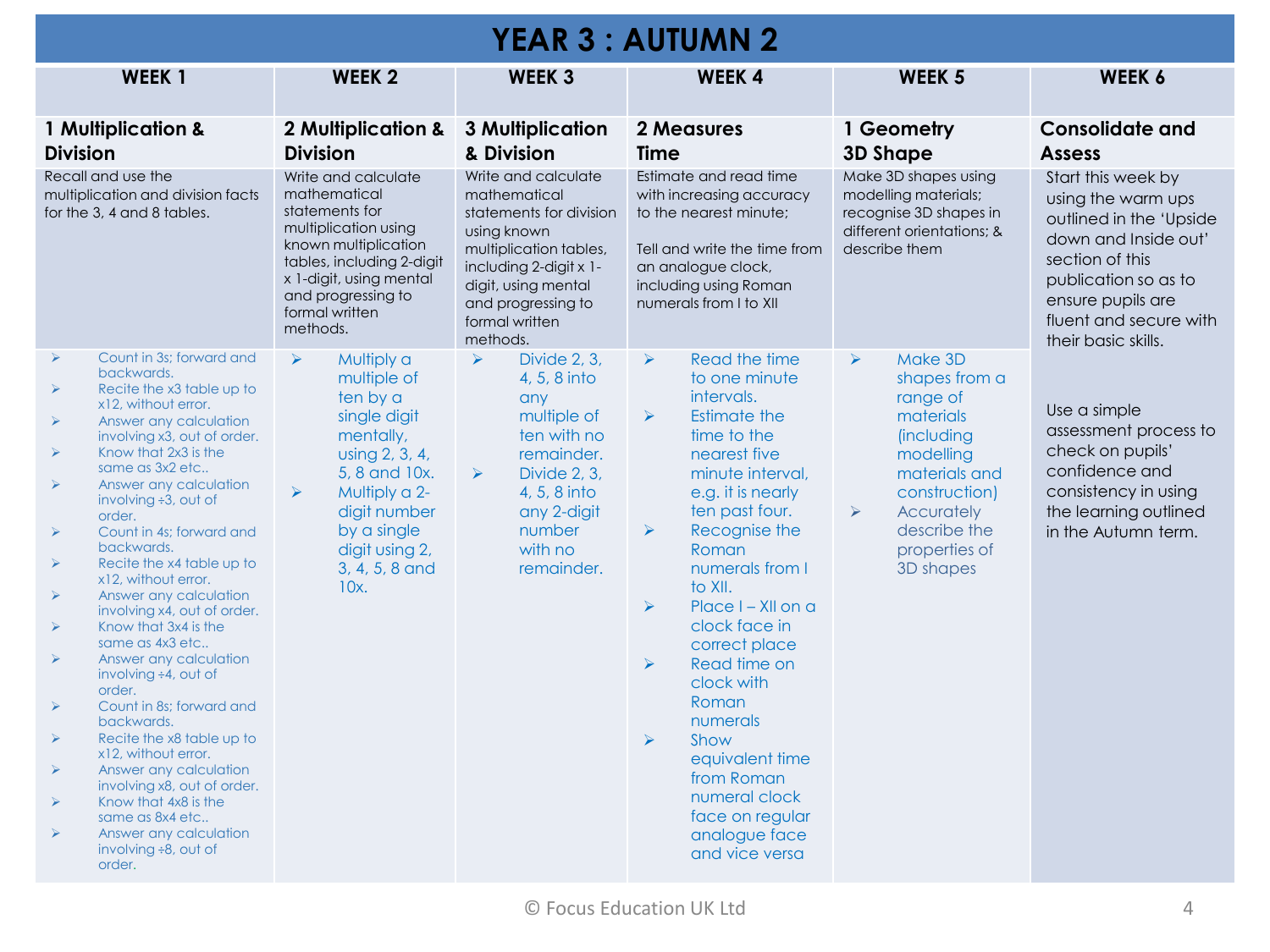| <b>YEAR 3 : SPRING 1</b>                                                                                                                                                                                                                                                                                                                                                                                                                                                                                                                                                                                    |                                                                                                                                                                                                                                                                                                                                                                                                                                                                                                        |                                                                                                                                       |                                                                                                                                                                                                                                                                                                                                                                                                                                                                                                                                                                                                                                                                 |                                                                                                                                                                                                                                                                                                                                                                                                                                                            |                                                                                                                                                                                                                                                                                                                                                                                                                                                                                                                                   |  |
|-------------------------------------------------------------------------------------------------------------------------------------------------------------------------------------------------------------------------------------------------------------------------------------------------------------------------------------------------------------------------------------------------------------------------------------------------------------------------------------------------------------------------------------------------------------------------------------------------------------|--------------------------------------------------------------------------------------------------------------------------------------------------------------------------------------------------------------------------------------------------------------------------------------------------------------------------------------------------------------------------------------------------------------------------------------------------------------------------------------------------------|---------------------------------------------------------------------------------------------------------------------------------------|-----------------------------------------------------------------------------------------------------------------------------------------------------------------------------------------------------------------------------------------------------------------------------------------------------------------------------------------------------------------------------------------------------------------------------------------------------------------------------------------------------------------------------------------------------------------------------------------------------------------------------------------------------------------|------------------------------------------------------------------------------------------------------------------------------------------------------------------------------------------------------------------------------------------------------------------------------------------------------------------------------------------------------------------------------------------------------------------------------------------------------------|-----------------------------------------------------------------------------------------------------------------------------------------------------------------------------------------------------------------------------------------------------------------------------------------------------------------------------------------------------------------------------------------------------------------------------------------------------------------------------------------------------------------------------------|--|
| WEEK <sub>1</sub>                                                                                                                                                                                                                                                                                                                                                                                                                                                                                                                                                                                           | <b>WEEK 2</b>                                                                                                                                                                                                                                                                                                                                                                                                                                                                                          | <b>WEEK 3</b>                                                                                                                         | <b>WEEK4</b>                                                                                                                                                                                                                                                                                                                                                                                                                                                                                                                                                                                                                                                    | <b>WEEK 5</b>                                                                                                                                                                                                                                                                                                                                                                                                                                              | WEEK 6                                                                                                                                                                                                                                                                                                                                                                                                                                                                                                                            |  |
| <b>3 Place Value</b>                                                                                                                                                                                                                                                                                                                                                                                                                                                                                                                                                                                        | 1 Fractions                                                                                                                                                                                                                                                                                                                                                                                                                                                                                            | <b>2 Fractions</b>                                                                                                                    | <b>5 Measures</b><br>Length/Mass/<br>Volume                                                                                                                                                                                                                                                                                                                                                                                                                                                                                                                                                                                                                     | 4 Multiplication &<br><b>Division</b>                                                                                                                                                                                                                                                                                                                                                                                                                      | <b>5 Multiplication &amp;</b><br><b>Division</b>                                                                                                                                                                                                                                                                                                                                                                                                                                                                                  |  |
| Compare and order<br>numbers up to 1000<br>Recognise the place value<br>of each digit in a 3 digit<br>number                                                                                                                                                                                                                                                                                                                                                                                                                                                                                                | Recognise and show, using<br>diagrams, equivalent<br>fractions with small<br>denominators.<br>Recognise, find and write<br>fractions of a discrete set of<br>objects: unit fractions &<br>non-unit fractions with small<br>denominators.                                                                                                                                                                                                                                                               | Compare and order<br>unit fractions, and<br>fractions with the<br>same denominators.                                                  | Measure, compare, add &<br>subtract:<br>lengths (m/cm/mm)<br>$\mathcal{L}$<br>mass (kg/g)<br>$\mathcal{L}$<br>volume/capacity<br>$\mathcal{L}$<br>$(I/ml)$ .                                                                                                                                                                                                                                                                                                                                                                                                                                                                                                    | Consolidate:<br>Write and calculate<br>mathematical statements<br>for multiplication and<br>division using known<br>multiplication tables,<br>including 2-digit x 1-digit,<br>using mental and<br>progressing to formal<br>written methods.                                                                                                                                                                                                                | Write and calculate<br>mathematical statements<br>for multiplication and<br>division using known<br>multiplication tables,<br>including use of money<br>and length                                                                                                                                                                                                                                                                                                                                                                |  |
| Know which<br>$\blacktriangleright$<br>number in a set of<br>3 digit numbers is<br>the greatest<br>$\blacktriangleright$<br>Know which<br>number in a set of<br>3 digit numbers is<br>the smallest<br>$\blacktriangleright$<br>Order a set of 3<br>digit numbers from $\triangleright$<br>smallest to largest<br>Order a set of 3<br>$\blacktriangleright$<br>digit numbers from<br>largest to smallest<br>$\blacktriangleright$<br>Identify the<br>hundreds, tens<br>and ones in any 3<br>digit number<br>Partition a 3 digit<br>$\blacktriangleright$<br>number identifying<br>the value of each<br>digit | Know that 1/2 is<br>$\blacktriangleright$<br>the same as 2/4<br>$\blacktriangleright$<br>Be able to show<br>$1/3$ and $2/6$ of a<br>square<br>$\blacktriangleright$<br>Know what<br>fractional values<br>are, e.g. 1/4 is one<br>part of four, etc.<br>Know what a unit<br>fraction is<br>$\blacktriangleright$<br>Know what a non-<br>unit fraction is<br>$\blacktriangleright$<br>Use fractions to<br>solve problems<br>Use a fraction wall<br>$\blacktriangleright$<br>diagram to solve<br>problems | Order<br>$\blacktriangleright$<br>fractions with<br>the same<br>denominator.<br>Order any<br>$\blacktriangleright$<br>unit fractions. | $\blacktriangleright$<br>Use measuring<br>apparatus to<br>measure length,<br>mass and volume<br>$\blacktriangleright$<br>Measure<br>accurately to<br>nearest mm, cm,<br>m<br>$\blacktriangleright$<br>Measure<br>accurately to<br>nearest g, kg<br>$\blacktriangleright$<br>Measure<br>accurately to<br>nearest ml, I<br>$\blacktriangleright$<br>Know and use<br>equivalence, e.g.<br>$10mm = 1cm$ ;<br>$50cm = 1/2m$ ;<br>$100cm = 1m$<br>$\blacktriangleright$<br>Know and use<br>equivalence, e.g.<br>$1000g = 1kg$ ; 500g<br>$= \frac{1}{2}$ kg<br>$\blacktriangleright$<br>Know and use<br>equivalence, e.g.<br>$1000ml = 11; 500ml$<br>$=$ $\frac{1}{2}$ | $\blacktriangleright$<br>Multiply a<br>multiple of ten<br>by a single digit<br>mentally, using<br>2, 3, 4, 5, 8 and<br>10x.<br>Multiply a 2-digit<br>$\blacktriangleright$<br>number by a<br>single digit using<br>2, 3, 4, 5, 8 and<br>10x.<br>$\blacktriangleright$<br>Divide 2, 3, 4, 5,<br>8 into any<br>multiple of ten<br>with no<br>remainder.<br>$\blacktriangleright$<br>Divide 2, 3, 4, 5,<br>8 into any 2-digit<br>number with no<br>remainder. | $\blacktriangleright$<br><b>Multiply monetary</b><br>values (£ only) by<br>a single digit<br>mentally, using 2,<br>3, 4, 5, 8 and 10x.<br>$\blacktriangleright$<br>Multiply monetary<br>values (£ and p<br>only) by a single<br>digit mentally,<br>using 2, 3, 4, 5, 8<br>and 10x.<br>$\blacktriangleright$<br>Divide 2, 3, 4, 5, 8<br>into any<br>monetary value<br>(£ only) with no<br>remainder.<br>$\blacktriangleright$<br>Divide 2, 3, 4, 5, 8<br>into any<br>monetary value<br>$f(x)$ and p only)<br>with no<br>remainder. |  |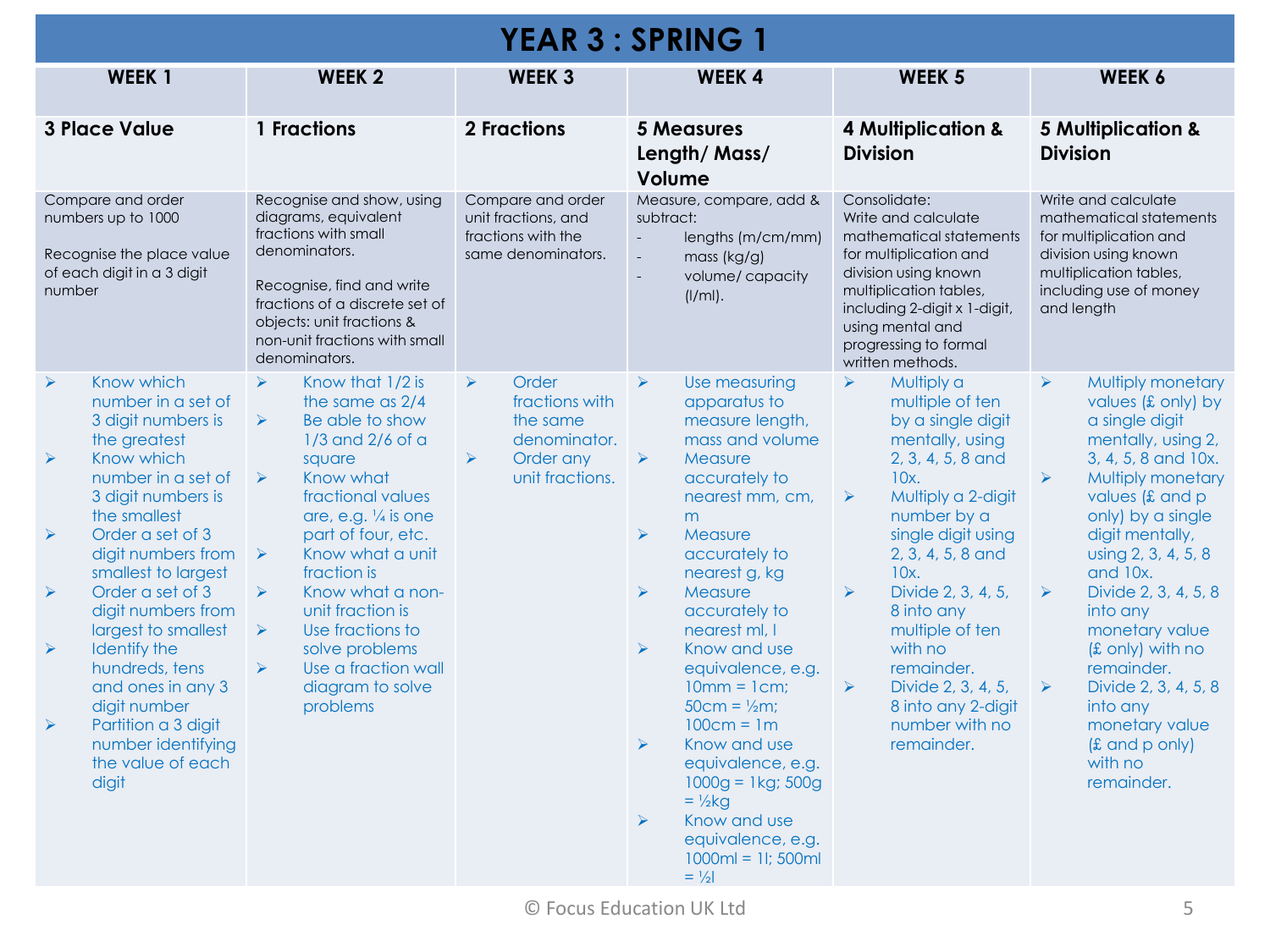| <b>YEAR 3: SPRING 2</b>                                                                                        |                                                                                                                                                                                                                                 |                                                                                                                                                                                                                                                                |                                                                                                                                                                                                                                                                                                                                                                                                                                                                                                                                                                                                                                                                                                                                                                                                                                                                                                                                                                                                               |                                                                                                                                                                                                                                                                                                                                                                                                                                                                                                                                                                                                                                                                                                                                                                                                                                                                        |                                                                                                                                                                                                                                                                                                                                                                |  |  |
|----------------------------------------------------------------------------------------------------------------|---------------------------------------------------------------------------------------------------------------------------------------------------------------------------------------------------------------------------------|----------------------------------------------------------------------------------------------------------------------------------------------------------------------------------------------------------------------------------------------------------------|---------------------------------------------------------------------------------------------------------------------------------------------------------------------------------------------------------------------------------------------------------------------------------------------------------------------------------------------------------------------------------------------------------------------------------------------------------------------------------------------------------------------------------------------------------------------------------------------------------------------------------------------------------------------------------------------------------------------------------------------------------------------------------------------------------------------------------------------------------------------------------------------------------------------------------------------------------------------------------------------------------------|------------------------------------------------------------------------------------------------------------------------------------------------------------------------------------------------------------------------------------------------------------------------------------------------------------------------------------------------------------------------------------------------------------------------------------------------------------------------------------------------------------------------------------------------------------------------------------------------------------------------------------------------------------------------------------------------------------------------------------------------------------------------------------------------------------------------------------------------------------------------|----------------------------------------------------------------------------------------------------------------------------------------------------------------------------------------------------------------------------------------------------------------------------------------------------------------------------------------------------------------|--|--|
| WEEK <sub>1</sub><br><b>WEEK 2</b>                                                                             |                                                                                                                                                                                                                                 | <b>WEEK 3</b><br><b>WEEK4</b>                                                                                                                                                                                                                                  |                                                                                                                                                                                                                                                                                                                                                                                                                                                                                                                                                                                                                                                                                                                                                                                                                                                                                                                                                                                                               | <b>WEEK 5</b>                                                                                                                                                                                                                                                                                                                                                                                                                                                                                                                                                                                                                                                                                                                                                                                                                                                          | WEEK 6                                                                                                                                                                                                                                                                                                                                                         |  |  |
| 3 Addition &<br>2 Geometry<br>2D/3D Shape<br>Subtraction                                                       |                                                                                                                                                                                                                                 | <b>3 Fractions</b><br>3 Geometry<br><b>Angles</b>                                                                                                                                                                                                              |                                                                                                                                                                                                                                                                                                                                                                                                                                                                                                                                                                                                                                                                                                                                                                                                                                                                                                                                                                                                               | <b>4 Measures</b><br><b>Time</b>                                                                                                                                                                                                                                                                                                                                                                                                                                                                                                                                                                                                                                                                                                                                                                                                                                       | <b>Consolidate and</b><br><b>Assess</b>                                                                                                                                                                                                                                                                                                                        |  |  |
| Draw 2D shapes                                                                                                 | Estimate the answer to<br>a calculation and use<br>the inverse operations<br>to check answers.                                                                                                                                  | Add and subtract<br>fractions with the<br>same denominator<br>within one whole.                                                                                                                                                                                | Recognise angles are a property<br>of shape or a description of a turn.<br>Identify right angles; recognise<br>that two right angles make a half-<br>turn, three make three quarters &<br>four a complete turn<br>Identify whether angles are<br>greater than or less than a right<br>angle                                                                                                                                                                                                                                                                                                                                                                                                                                                                                                                                                                                                                                                                                                                   | 12-hour & 24-hour clocks<br>Record and compare time<br>in terms of seconds,<br>minutes, hours.<br>Use vocabulary such as<br>o'clock, am/pm, morning,<br>afternoon, noon and<br>midnight.                                                                                                                                                                                                                                                                                                                                                                                                                                                                                                                                                                                                                                                                               | Start this week by<br>revising the<br>learning covered<br>in the Autumn<br>and Spring terms<br>so as to ensure<br>pupils are fluent                                                                                                                                                                                                                            |  |  |
| <b>Accurately</b><br>➤<br>draw 2D<br>shapes and<br>name them,<br>e.g. squares,<br>rectangles<br>and triangles. | Use estimation<br>$\blacktriangleright$<br>to check the<br>reasonableness<br>of an answer,<br>e.g. Why can't<br>$65+32=89$ ?<br>$\blacktriangleright$<br>Use inverse<br>operations<br>involving + and<br>- to check<br>answers. | Add two<br>$\blacktriangleright$<br>fractions with<br>the same<br>denominator<br>that add up<br>to no more<br>than one<br>whole.<br>Subtract one<br>$\blacktriangleright$<br>fraction from<br>another with<br>the same<br>denominator<br>(below one<br>whole). | Know that the space<br>$\blacktriangleright$<br>between two lines joined at a<br>point is known as an angle<br>and can be measured in<br>degree<br>$\blacktriangleright$<br>Know that the measurement<br>in degrees is greater when<br>the space is wider<br>$\blacktriangleright$<br>Understand that angle can<br>be used to describe a turn<br>$\blacktriangleright$<br>Be able to identify right<br>angles in the environment<br>Know a right angle as having<br>90° and use the degrees<br>symbol<br>Know that two right angles<br>➤<br>effectively make a straight<br>line and is equivalent to 180°<br>Know that two right angles<br>$\blacktriangleright$<br>make a half turn<br>$\blacktriangleright$<br>Know that three right angles<br>make a three-quarter turn<br>$\blacktriangleright$<br>Know that four right angles<br>make a complete turn<br>$\blacktriangleright$<br>Identify angles smaller than a<br>right angle<br>$\blacktriangleright$<br>Identify angles larger than a<br>right angle | Read 24 hour clock<br>$\blacktriangleright$<br>and show time on<br>analogue clock face,<br>e.g. 18:30 is half past 6<br>in the evening.<br>$\blacktriangleright$<br>Be able to tell whether<br>a time is am or pm on<br>a 24 hour clock<br>$\blacktriangleright$<br>Know that 60 seconds<br>is one minute.<br>$\blacktriangleright$<br>Know that 60 minutes<br>is one hour.<br>$\blacktriangleright$<br>Show understanding<br>of equivalence, e.g.<br>$90$ secs = 1 minute and<br>a half: 75 minutes = $1$<br>hour and a quarter.<br>$\blacktriangleright$<br>Order amounts of time<br>using different units of<br>measurement, e.g. 90<br>secs; 2 minutes; 120<br>minutes; 1.5 hours etc.<br>$\blacktriangleright$<br>Know that am<br>represents time from<br>midnight to noon.<br>$\blacktriangleright$<br>Know that pm<br>represents time from<br>noon to midnight. | and secure with<br>their basic skills.<br>Use a simple<br>assessment<br>process to check<br>on pupils'<br>confidence and<br>consistency in<br>using the learning<br>outlined in the<br>Autumn and<br>Spring terms.<br>Analyse the<br>results and use<br>information to<br>help focus the<br>intervention<br>sessions, as<br>needed, for the<br>following term. |  |  |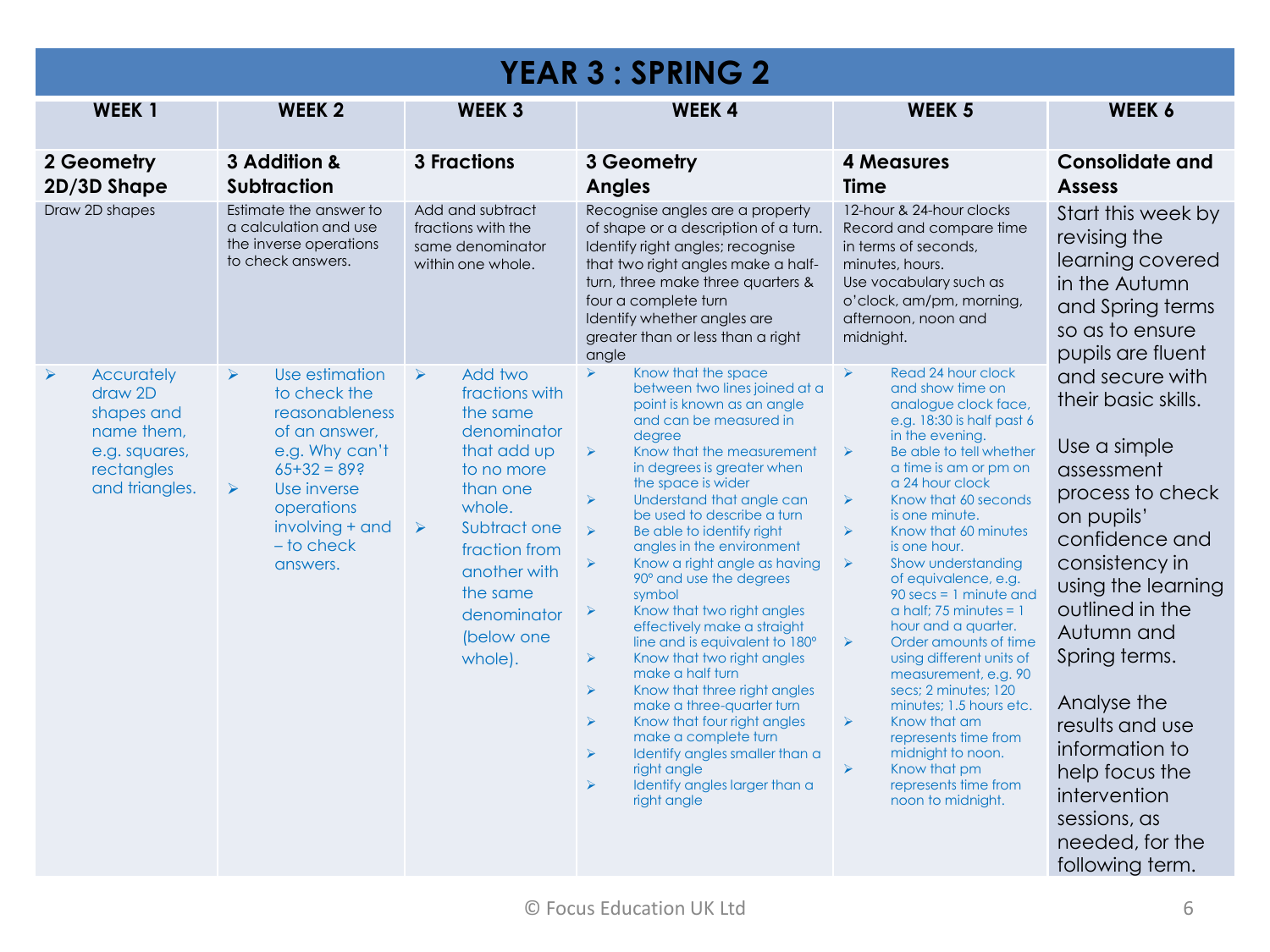| <b>YEAR 3: SUMMER 1</b>                                                                                                                                                                                                                                                                                                                                                                                                                                                                                                                                                                                                                                           |                                                                                                                                                                                                                                                                                                                                                                                                                                                                                                                                                                   |                                                                                                                                                                                                                                                                                                                                                                                                                                                                                                                                                                                                                                                                                                                                                                                                                                                              |                                                                                                                                                                                                                                                                                                                                                                                                                                                                                                                   |                                                                                                                                                                                                                                                                                                                                                                                                                                                                                                                                                             |                                                                                                                                                                                                                                                                                                                                                                                                                                                                                                                        |  |  |
|-------------------------------------------------------------------------------------------------------------------------------------------------------------------------------------------------------------------------------------------------------------------------------------------------------------------------------------------------------------------------------------------------------------------------------------------------------------------------------------------------------------------------------------------------------------------------------------------------------------------------------------------------------------------|-------------------------------------------------------------------------------------------------------------------------------------------------------------------------------------------------------------------------------------------------------------------------------------------------------------------------------------------------------------------------------------------------------------------------------------------------------------------------------------------------------------------------------------------------------------------|--------------------------------------------------------------------------------------------------------------------------------------------------------------------------------------------------------------------------------------------------------------------------------------------------------------------------------------------------------------------------------------------------------------------------------------------------------------------------------------------------------------------------------------------------------------------------------------------------------------------------------------------------------------------------------------------------------------------------------------------------------------------------------------------------------------------------------------------------------------|-------------------------------------------------------------------------------------------------------------------------------------------------------------------------------------------------------------------------------------------------------------------------------------------------------------------------------------------------------------------------------------------------------------------------------------------------------------------------------------------------------------------|-------------------------------------------------------------------------------------------------------------------------------------------------------------------------------------------------------------------------------------------------------------------------------------------------------------------------------------------------------------------------------------------------------------------------------------------------------------------------------------------------------------------------------------------------------------|------------------------------------------------------------------------------------------------------------------------------------------------------------------------------------------------------------------------------------------------------------------------------------------------------------------------------------------------------------------------------------------------------------------------------------------------------------------------------------------------------------------------|--|--|
| <b>WEEK1</b>                                                                                                                                                                                                                                                                                                                                                                                                                                                                                                                                                                                                                                                      | <b>WEEK 2</b>                                                                                                                                                                                                                                                                                                                                                                                                                                                                                                                                                     | <b>WEEK 3</b>                                                                                                                                                                                                                                                                                                                                                                                                                                                                                                                                                                                                                                                                                                                                                                                                                                                | <b>WEEK4</b>                                                                                                                                                                                                                                                                                                                                                                                                                                                                                                      | <b>WEEK 5</b>                                                                                                                                                                                                                                                                                                                                                                                                                                                                                                                                               | <b>WEEK 6</b>                                                                                                                                                                                                                                                                                                                                                                                                                                                                                                          |  |  |
| <b>6 Multiplication &amp;</b><br><b>Division</b>                                                                                                                                                                                                                                                                                                                                                                                                                                                                                                                                                                                                                  | 4 Addition &<br><b>Subtraction</b><br><b>Decimals</b>                                                                                                                                                                                                                                                                                                                                                                                                                                                                                                             | 5 Addition &<br><b>Subtraction (using</b><br>measures)                                                                                                                                                                                                                                                                                                                                                                                                                                                                                                                                                                                                                                                                                                                                                                                                       | <b>7 Multiplication &amp;</b><br><b>Division</b><br>(using measures)                                                                                                                                                                                                                                                                                                                                                                                                                                              | <b>5 Measures</b><br><b>Time</b>                                                                                                                                                                                                                                                                                                                                                                                                                                                                                                                            | 5 Geometry<br><b>Properties</b>                                                                                                                                                                                                                                                                                                                                                                                                                                                                                        |  |  |
| Additional practise for<br>formal methods of<br>multiplication and<br>division, including a high<br>focus on reasoning                                                                                                                                                                                                                                                                                                                                                                                                                                                                                                                                            | Count up and down in<br>tenths; recognise that<br>tenths arise from dividing<br>an object into ten equal<br>parts and in dividing<br>numbers or quantities by<br>10.                                                                                                                                                                                                                                                                                                                                                                                              | Add and subtract measures<br>(length, weight and<br>volume) with up to 3 digits,<br>using formal written<br>methods of columnar<br>addition and subtraction.                                                                                                                                                                                                                                                                                                                                                                                                                                                                                                                                                                                                                                                                                                 | Write and calculate<br>measures for<br>multiplication and division<br>using known<br>multiplication tables,<br>including 2-digit x 1-digit,<br>using mental and<br>progressing to formal<br>written methods.                                                                                                                                                                                                                                                                                                      | Know the numbers of<br>seconds in a minute and<br>the number of days in<br>each month, year and<br>leap year.<br>Compare durations of<br>events, for example to<br>calculate time taken by<br>particular events or tasks.                                                                                                                                                                                                                                                                                                                                   | Identify horizontal and<br>vertical lines and pairs of<br>perpendicular & parallel<br>lines.                                                                                                                                                                                                                                                                                                                                                                                                                           |  |  |
| Multiply a multiple<br>$\blacktriangleright$<br>of ten by a single<br>digit mentally,<br>using 2, 3, 4, 5, 8<br>and 10x; Setting<br>everything out in<br>formal method<br>$\blacktriangleright$<br>Multiply a 2-digit<br>number by a<br>single digit using 2,<br>3, 4, 5, 8 and 10x,<br>setting everything<br>out using a formal<br>method<br>$\blacktriangleright$<br>Divide 2, 3, 4, 5, 8<br>into any multiple<br>of ten with no<br>remainder, setting<br>everything out<br>using a formal<br>method<br>Divide 2, 3, 4, 5, 8<br>$\blacktriangleright$<br>into any 2-digit<br>number with no<br>remainder, setting<br>everything out<br>using a formal<br>method | $\blacktriangleright$<br>Count up in<br>tenths starting<br>at zero<br>$\blacktriangleright$<br>Count back in<br>tenths to zero<br>$\blacktriangleright$<br>Count up in<br>tenths starting<br>at any 'tenth<br>number'<br>$\blacktriangleright$<br>Count back in<br>tenths starting<br>at any 'tenth<br>number'<br>$\blacktriangleright$<br>Know that<br>tenths arise<br>from dividing<br>an object,<br>quantity or<br>number into 10<br>equal parts<br>$\blacktriangleright$<br><b>Place factions</b><br>(tenths) in order<br>$-$ ascending<br>and<br>descending. | $\blacktriangleright$<br>Add two 2-digit<br>numbers using<br>columnar addition<br>without exchanging.<br>$\blacktriangleright$<br>Subtract a 2-digit<br>number from a 2-digit<br>number without<br>exchanging.<br>$\blacktriangleright$<br>Add two 3-digit<br>numbers using<br>columnar addition<br>without exchanging.<br>$\blacktriangleright$<br>Subtract a 2 or 3-digit<br>number from a 3-digit<br>number without<br>exchanging.<br>$\blacktriangleright$<br>Add two 2-digit<br>numbers where the units<br>make more than 10<br>$\blacktriangleright$<br>Add two 3-diait<br>numbers where the units<br>and/or tens make more<br>than 10<br>$\blacktriangleright$<br>Subtract a 2-digit<br>number from a 2-digit<br>number where<br>exchanging is required<br>Subtract a 2-digit<br>➤<br>number from a 3-digit<br>number where<br>exchanging is required | Multiply a<br>$\blacktriangleright$<br>measure with a<br>multiple of ten<br>by a single digit<br>mentally, using 2,<br>3, 4, 5, 8 and 10x.<br>Multiply a<br>$\blacktriangleright$<br>measure with a<br>2-digit number<br>by a single digit<br>using 2, 3, 4, 5, 8<br>and $10x$ .<br>Divide 2, 3, 4, 5,<br>$\blacktriangleright$<br>8 into any<br>measure of ten<br>with no<br>remainder.<br>$\blacktriangleright$<br>Divide 2, 3, 4, 5,<br>8 into any<br>measure with 2-<br>digit number<br>with no<br>remainder. | Know 60 minutes<br>$\blacktriangleright$<br>$= 1$ hour<br>$\blacktriangle$<br>Know 60<br>$seconds = 1$<br>minute<br>Know the<br>$\rightarrow$<br>number of days<br>per month varies<br>from 28-31<br>$\blacktriangleright$<br>State how many<br>days in each<br>month<br>Know the<br>$\blacktriangleright$<br>number of days<br>in a year varies<br>between 365<br>and 366<br>$\blacktriangleright$<br>Know that there<br>are 366 days in a<br>leap year<br>$\blacktriangleright$<br>Find the time<br>difference<br>between two<br>events by<br>counting on | Know and be<br>$\rightarrow$<br>able to<br>accurately use:<br>horizontal and<br>vertical<br>$\blacktriangleright$<br>Recognise<br>horizontal and<br>vertical in<br>everyday<br>situations<br>$\blacktriangleright$<br>Know the<br>relationship<br>between<br>horizontal and<br>vertical<br>$\blacktriangleright$<br>Know and be<br>able to<br>accurately use:<br>parallel and<br>perpendicular<br>$\blacktriangleright$<br><b>Accurately draw</b><br>a line that is<br>parallel or<br>perpendicular to<br>a given line |  |  |